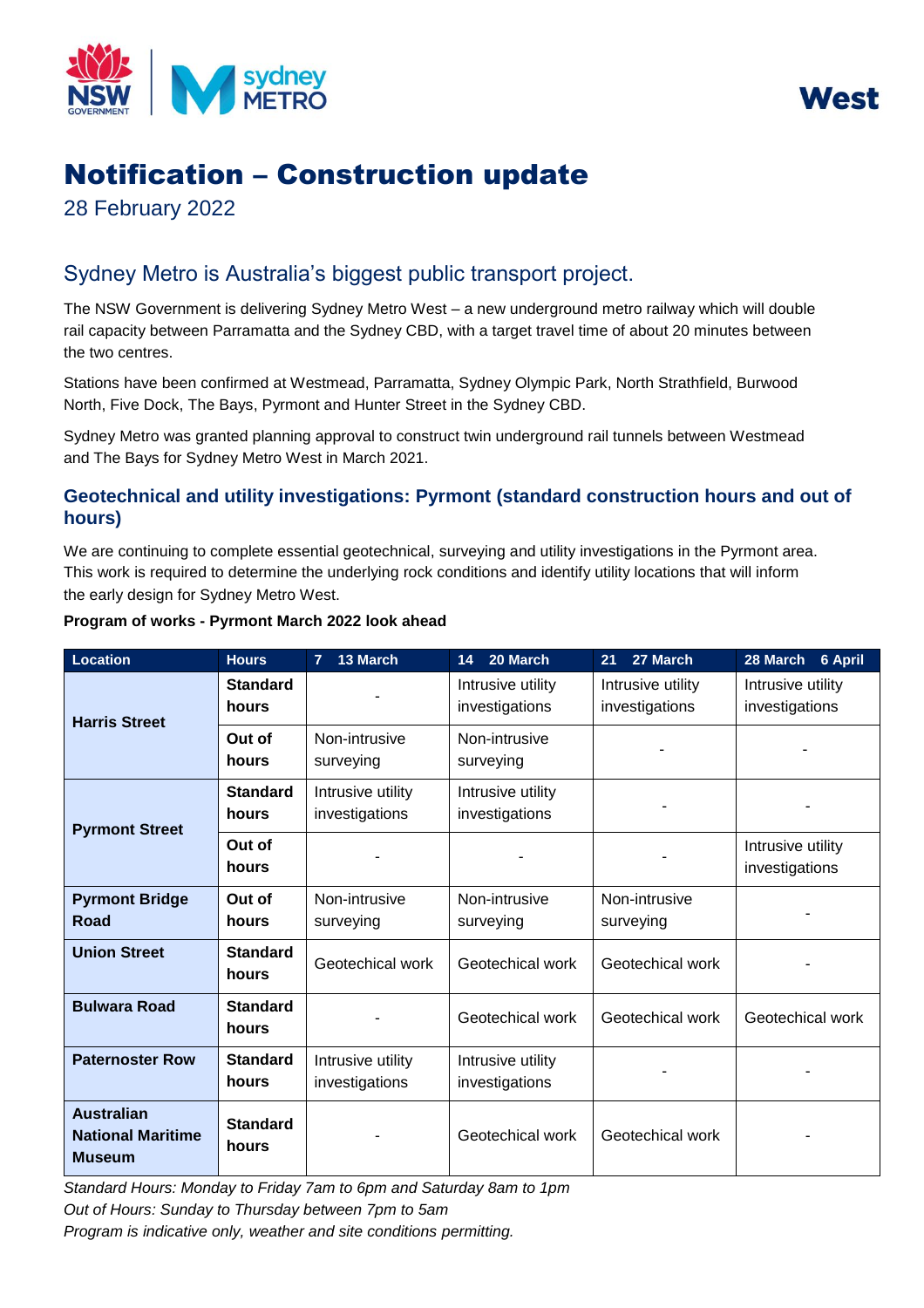Sydney Metro will continue to undertake work across the project in accordance with current NSW Government advice, implement social distancing and travel and hygiene measures in accordance with Public Health orders to protect employees and members of the community.

#### **Work areas**



#### **Groundwater monitoring**

 metal cover in the road or nature strip. We use these wells to take samples of the groundwater in the area. During our geotechnical work we installed groundwater monitoring wells. From street level they appear as a small

 For the first few weeks after installation we will visit the wells for about an hour each day to pump the water which prepares the well for sampling. The location of this work is identified on the map below. Following this, we will visit groundwater. We use this information to assist in our planning and construction of Sydney Metro. the wells monthly to take water samples. These samples help us understand the depth and content of the

#### **Work will involve:**

- Survey work and marking out utility locations
- Establishing a temporary site with site fencing and setting up traffic management to maintain traffic flow
- Excavating trenches to record underground utility locations
- Using a truck or track mounted drill rig to bore below ground level
- Removing spoil from site using a vacuum excavation truck and dispose offsite
- Reinstating the area at completion of the work.
- Taking samples of groundwater
- **8 1800 612 173** Community information line open 24 hours
- @) **[sydneymetrowest@transport.nsw.gov.au](mailto:sydneymetrowest@transport.nsw.gov.au)**
- ~ Sydney Metro West, PO Box K659, Haymarket NSW 1240
- @ If you need an interpreter, contact TIS National on **131 450** and ask them to call **1800 612 173**